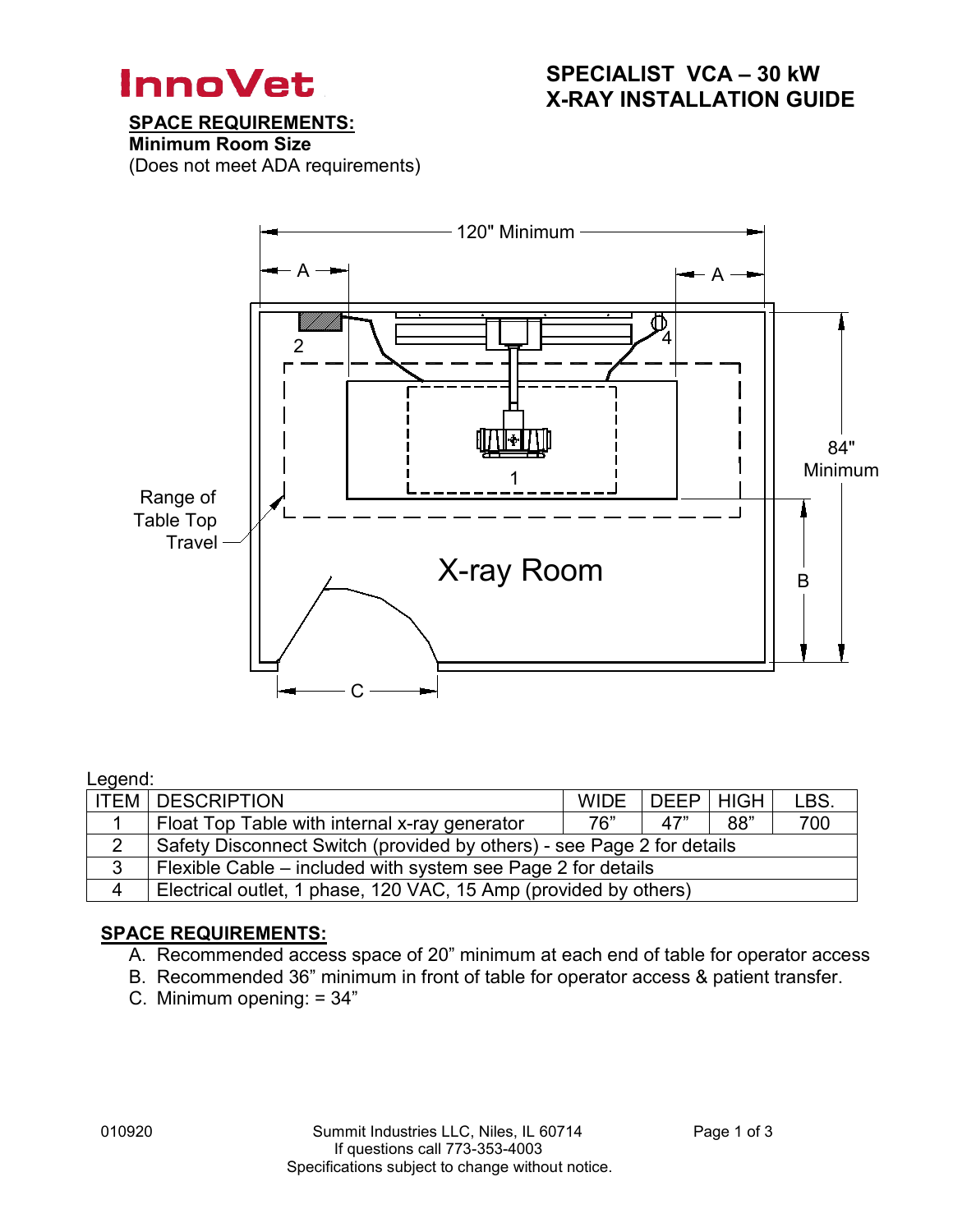# **InnoVet**

# SPECIALIST VCA – 30 kW X-RAY INSTALLATION GUIDE



# ELECTRICAL REQUIREMENTS:

## *X-ray Generator:*

- a) Requires 1 Phase, three wire service ( hot, hot, ground). Neutral not required. COPPER wire only.
- b) Requires a surface mounted Safety Disconnect Switch as follows:
	- 1) adequate capacity (see requirements below) to serve as a disconnecting means for the Generator Power Module, and clearly marked.
	- 2) appropriate fuses or circuit breaker.
	- 3) requires a true earth grounding wire going back to the main panel.
	- 4) mounted as shown in above diagram.
	- 5) 1" cable clamp at bottom with empty #6 ground lug.
	- 6) permanent electrical service is on.

| If available Line<br>Voltage is: | Minimum rating* of over-<br>current protection & Safety<br><b>Disconnect Switch</b> | <b>Requires added</b><br>option: |
|----------------------------------|-------------------------------------------------------------------------------------|----------------------------------|
| 1 phase, 230-240 VAC             | 100 Amps                                                                            | <b>None</b>                      |
| 1 phase, 208-229 VAC             | 125 Amps                                                                            | 08168-001                        |

\* Minimum rating for full 30kW x-ray output. If the available Amps are less than required, the x-ray generator may work, however the x-ray output will be less than the full 30kW output.